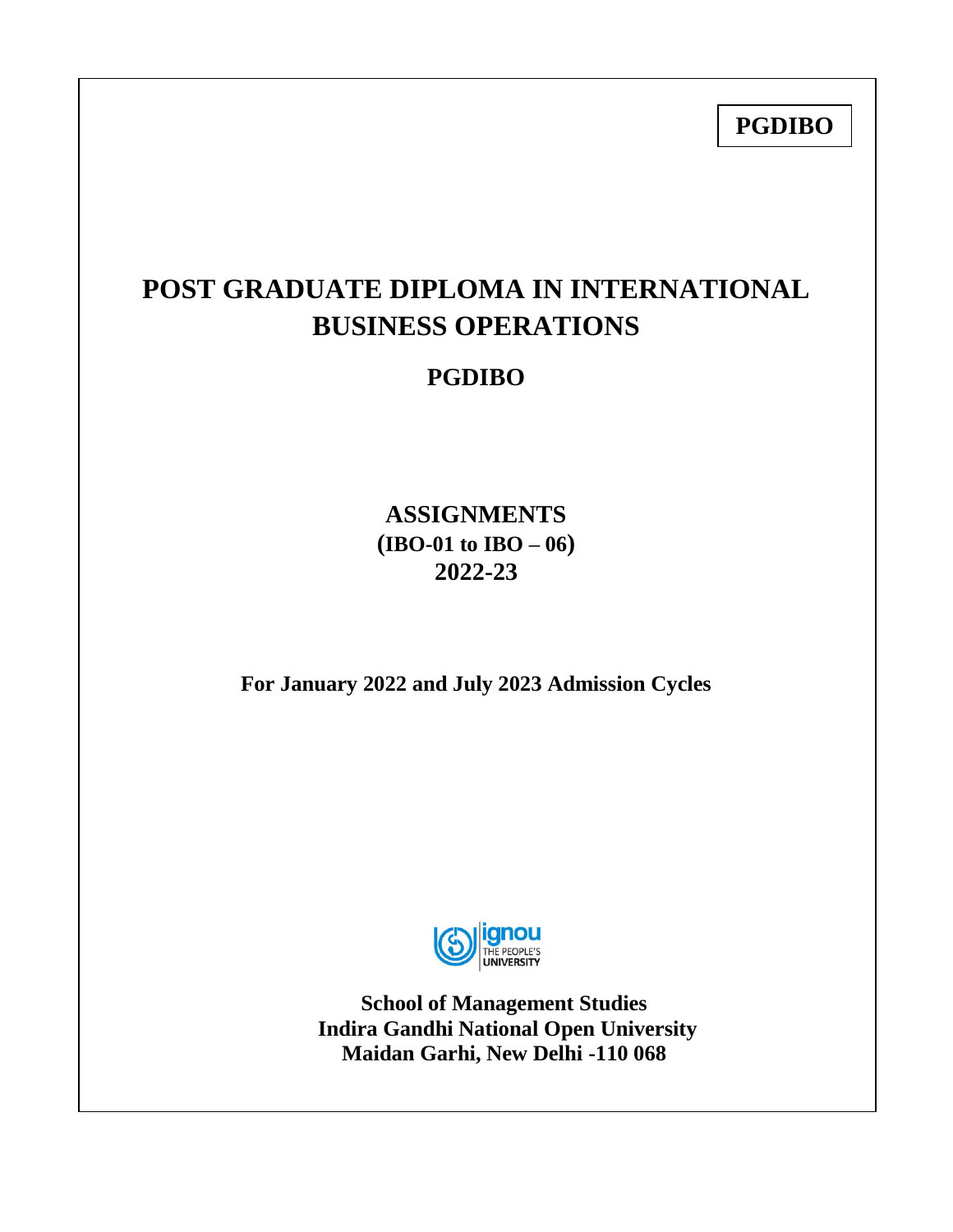

## **PGDIBO**

## **ASSIGNMENTS − 2022-23**

Dear Students,

As explained in the Programme Guide, you have to do one Tutor Marked Assignment for each course. We are sending the assignments of all the six courses together in this booklet.

Assignment is given 30% weightage in the final assessment. To be eligible to appear in the Term-End Examination, it is compulsory for you to submit the assignments as per the schedule. Before attempting the assignments, you should carefully read the instructions given in the Programme Guide.

These assignments are valid for two admission cycles (July 2022 and January 2023). The validity is given below:

- 1. Those who are enrolled in January 2022, it is valid upto December 2022.
- 2. Those who are enrolled in July 2022, it is valid upto June 2023.

In case you are planning to appear in June Term-End Examination, you must submit the assignments to the Coordinator of your Study Centre latest by 15th March and if you are planning to appear in December Term-End Examination, you must submit them latest by 15th September.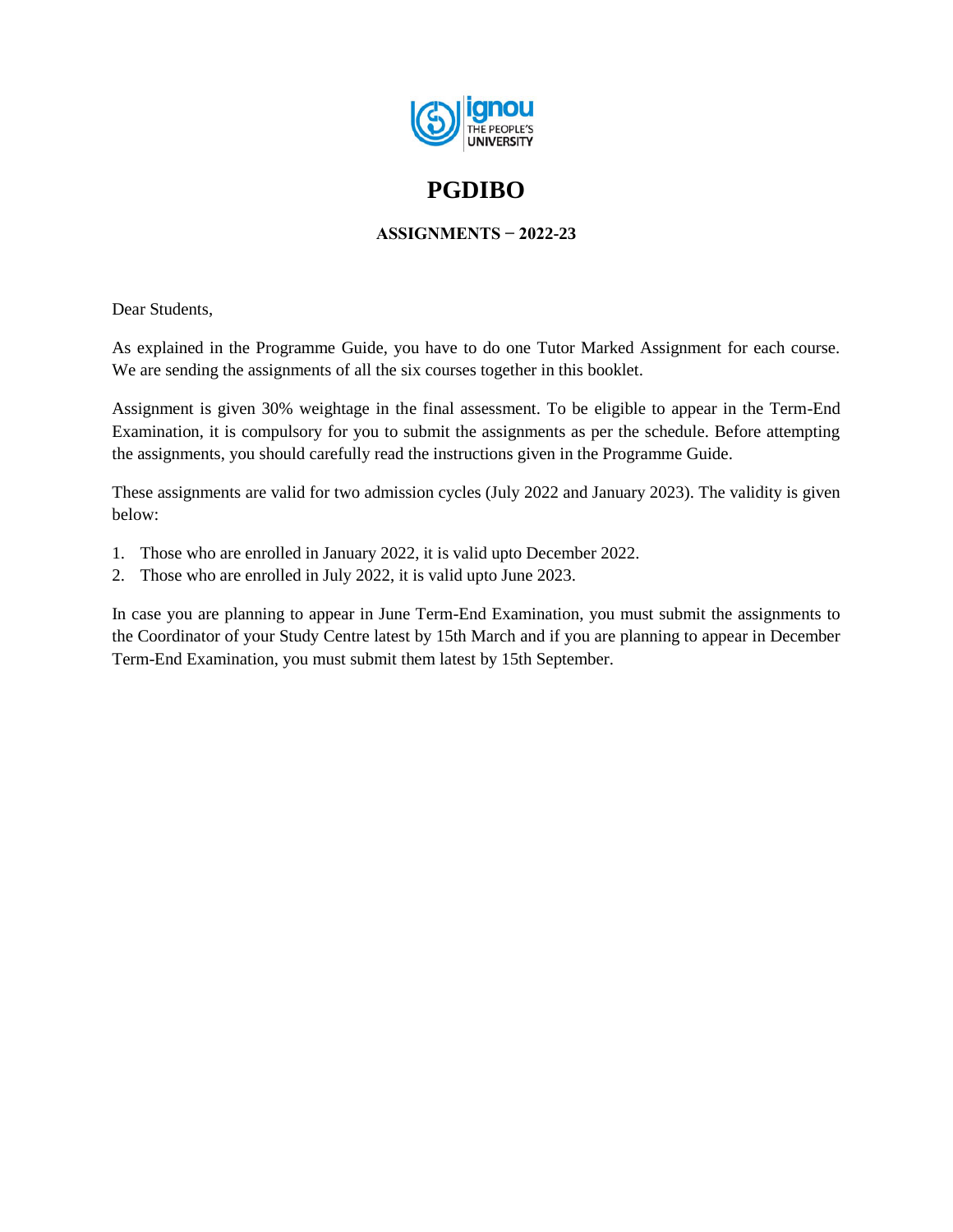| <b>COURSE CODE</b>     | $\pm$ IBO-01                         |
|------------------------|--------------------------------------|
| <b>COURSE TITLE</b>    | : International Business Environment |
| <b>ASSIGNMENT CODE</b> | : IBO-01/TMA/2022-23                 |
| <b>COVERAGE</b>        | : ALL BLOCKS                         |

## **Maximum Marks: 100**

**(5×4)** 

**(5×4)**

#### **Note: Attempt all the questions.**

- **Q 1.** What do you understand by non-tariff barriers? Briefly explain major kinds of non-tariff barriers and their implications for international trade. **(4+16)**
- **Q 2. a)** Explain the Indian scenario of globalization. Do you think that India has **(10+10)** entered into the globalization process significantly?
	- **b)** Describe various approaches of globalization with suitable examples.
- **Q 3.** a) What do you understand by Sales of goods act 1930? Explain the implied (10+10) conditions and implied warranties covered under this act.
	- **b)** Explain the rules for transfer of property in goods under the sales of goods act 1930.

#### **Q 4.** Comment on the following:

- **a)** "Sub contracting is same as Management Control."
- **b**) 'Value-Added Networks Services are same as Internet Services.'
- **c)** "Global environment does not exert any significant influence over domestic as well as foreign countries'.
- **d)** "Commodity markets are free markets."

#### **Q 5.** Write notes on the following:

- **a)** Economic environment
- **b)** FDI
- **c)** Asian development Bank
- **d)** Counterfeiting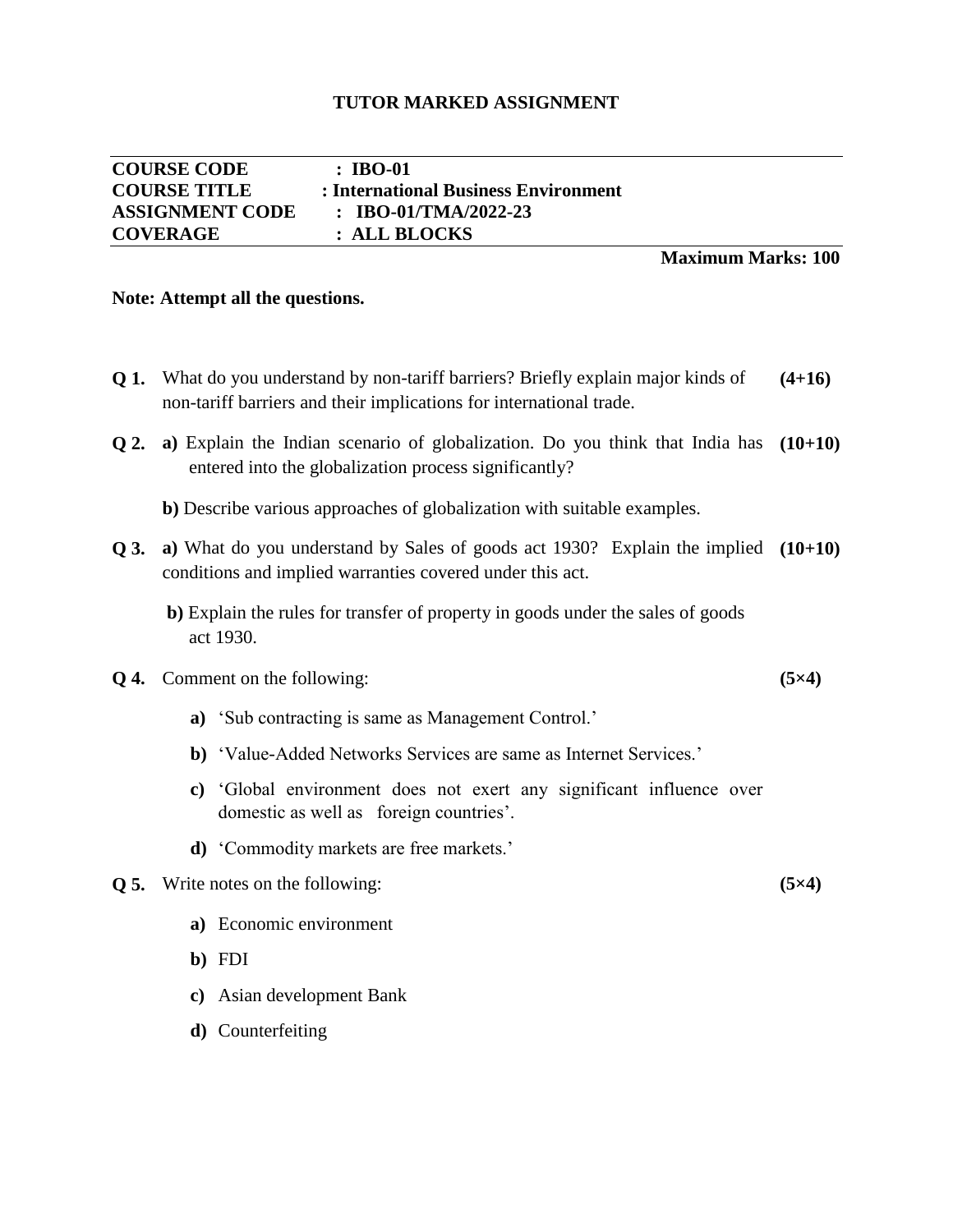## **COURSE CODE : IBO-02 COURSE TITLE : INTERNATIONAL MARKETING MANAGEMENT ASSIGNMENT CODE : IBO-02/TMA/2022-23 COVERAGE : ALL BLOCKS Maximum Marks: 100 Note: Attempt all the questions. Q1.** Explain the various steps involved in the process of international marketing research. Also discuss the complexities of International marketing research. **(20) Q2.** Discuss the objectives and key issues in international marketing communication. **(20) Q3.** Write short notes on the following: a) International marketing control b) EPRG Orientation c) Transfer Pricing d) E-business **(5x4=20) Q4.** Differentiate between the following: a) Licensing and Contract manufacturing b) All you can afford and Share of voice approaches of advertising budget c) Domestic Agent and Domestic Merchants d) Census and Sample method of data collection **(5x4=20) Q5.** Comment briefly on the following statement: a) There are certain special factors to be considered in export packaging. b) In reality it is possible for a company to manage the publicity campaign by following few steps. c) Firms face certain unique problems while marketing services internationally. **(5x4=20)**

d) Presentation of the research report can be done in two ways: informal and formal.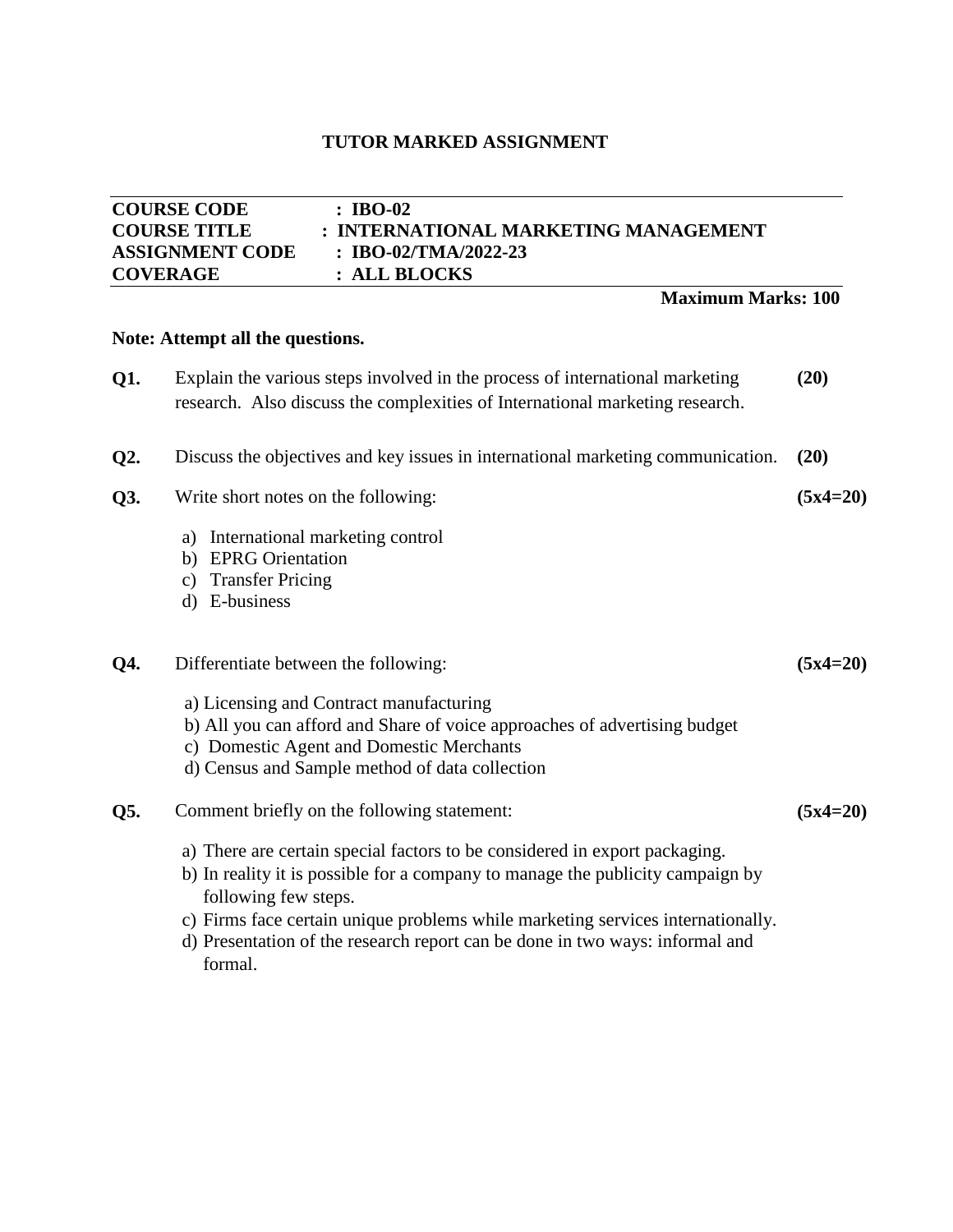| <b>TUTOR MARKED ASSIGNMENT</b> |                      |                       |  |  |
|--------------------------------|----------------------|-----------------------|--|--|
| <b>COURSE CODE</b>             |                      | <b>IBO-03</b>         |  |  |
| <b>COURSE TITLE</b>            |                      | India's Foreign Trade |  |  |
| <b>ASSIGNMENT CODE</b>         | $\ddot{\phantom{0}}$ | IBO-03/TMA/2022-2023  |  |  |
| <b>COVERAGE</b>                |                      | <b>ALL BLOCKS</b>     |  |  |

**Maximum Marks: 100**

**(5x4)**

#### **Attempt all the questions:**

- 1. What is meant by balance of payments? How is it differnet from balance of **(5+5+10)** trade? Describe salient features of India"s blance of payments.
- 2. Describe briefly the specific initiatives outlined in the year 2005 for promoting foregin trade. **(20)**
- 3. Analyze briefly how India"s trade has developed with European Union (EU) during the last decade. What are the likely implications of the expansion of EU on the Indian exports? **(10+10)**
- 4. Write short note on the following: **(10+10)**

a) India"s export of services

- b) India SAARC trade prospects
- 5. Briefly comment on the following statements:
	- (a) The world economic scenario has undergone rapid changes particularly during the last one decade.
	- (b) Foreign investment has the advantage that it does not create any liability for the receiving country.
	- (c) International trade in textiles and clothing has been characterized by a long history of managed trade.
	- (d) Knowledge is increasingly becoming the engine that will fuel many of the most rapidly growing service industries.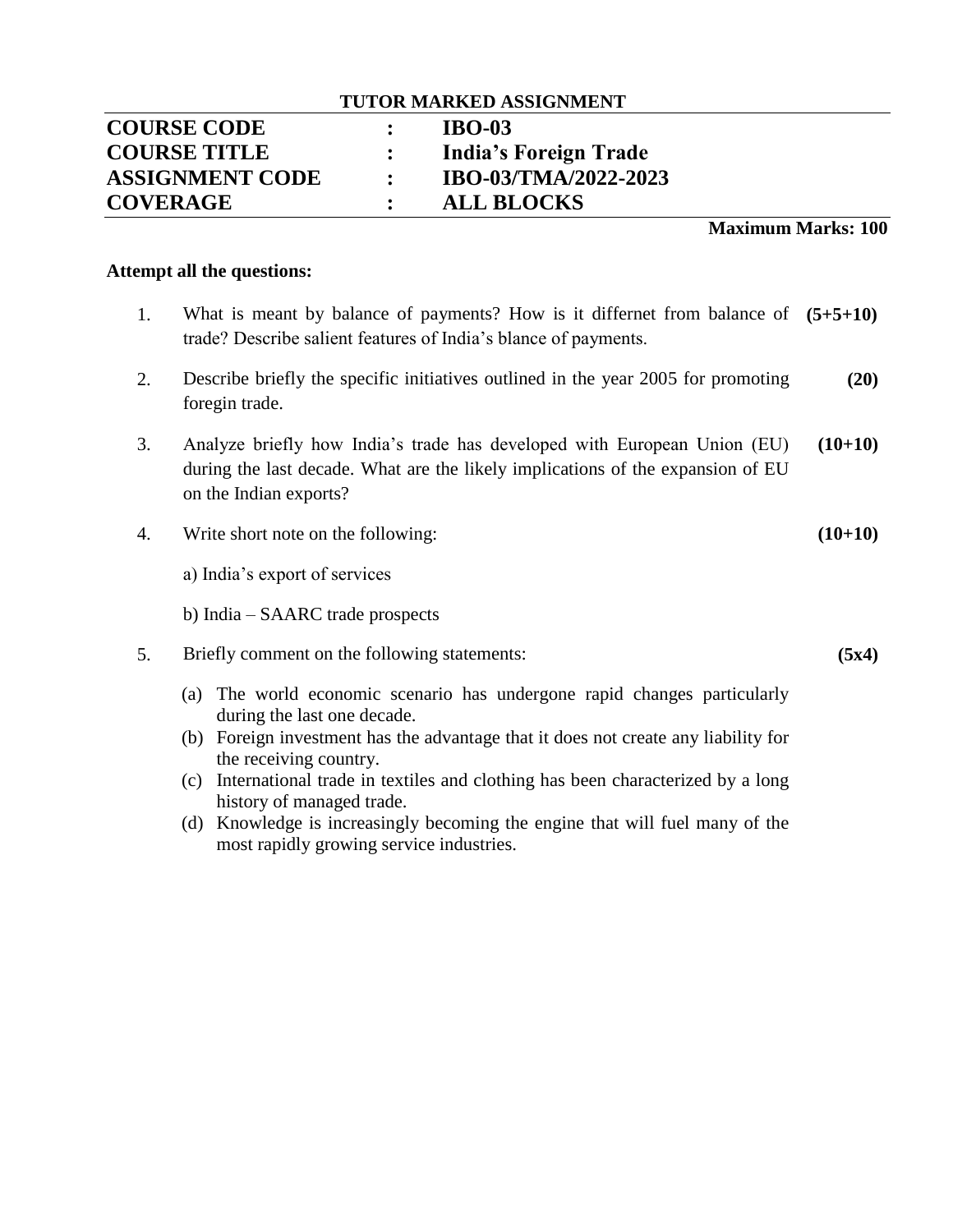|                        | <b>Maximum Marks: 100</b>     |
|------------------------|-------------------------------|
| <b>COVERAGE</b>        | : ALL BLOCKS                  |
| <b>ASSIGNMENT CODE</b> | : IBO-04/TMA/2022-23          |
|                        | <b>DOCUMENTATION</b>          |
| <b>COURSE TITLE</b>    | : EXPORT IMPORT PROCEDURE AND |
| <b>COURSE CODE</b>     | : IBO-04                      |

#### **Note: Attempt all the questions.**

| 01. | a) What do you mean by pre-shipment finance? Enumerate the methods of pre- | $(10+10)$ |
|-----|----------------------------------------------------------------------------|-----------|
|     | shipment finance. Describe the procedure of pre-shipment credit in foreign |           |
|     | currency.                                                                  |           |
|     |                                                                            |           |

- b**)** What is post -shipment finance? Explain various methods of post-shipment finance.
- Q 2**.** a) What do you understand by letter of credit? Briefly explain various kinds of **(10+10)** letter of credit.

**(5×4)**

**5x4**

**5x4**

b) Give the details of the various documents required under the letter of credit.

#### **Q 3.** Distinguish between**:**

- a) Domestic Sales Contract and Export Sales Contract
- b) Consular Invoice and Customs Invoice
- c) Revocable and Irrevocable letters of credit
- d) Insurance policy and Insurance Certificate

| <b>Q 4.</b> Comment on the following: |
|---------------------------------------|
|                                       |

- a) 'In export-import trade people are dealing in documents and not in goods.'
- b) 'FOB contract is not different from CIF contract.'
- c) "Export Incentives are not a universal practice."
- d) "RBI does not have a significant role in regulating payments of exports."

### **Q 5.** Write notes on the following:

- a) Marine Insurance Act. 1963
- b) EXIM Bank
- c) Current Account Transactions
- d) Political Risk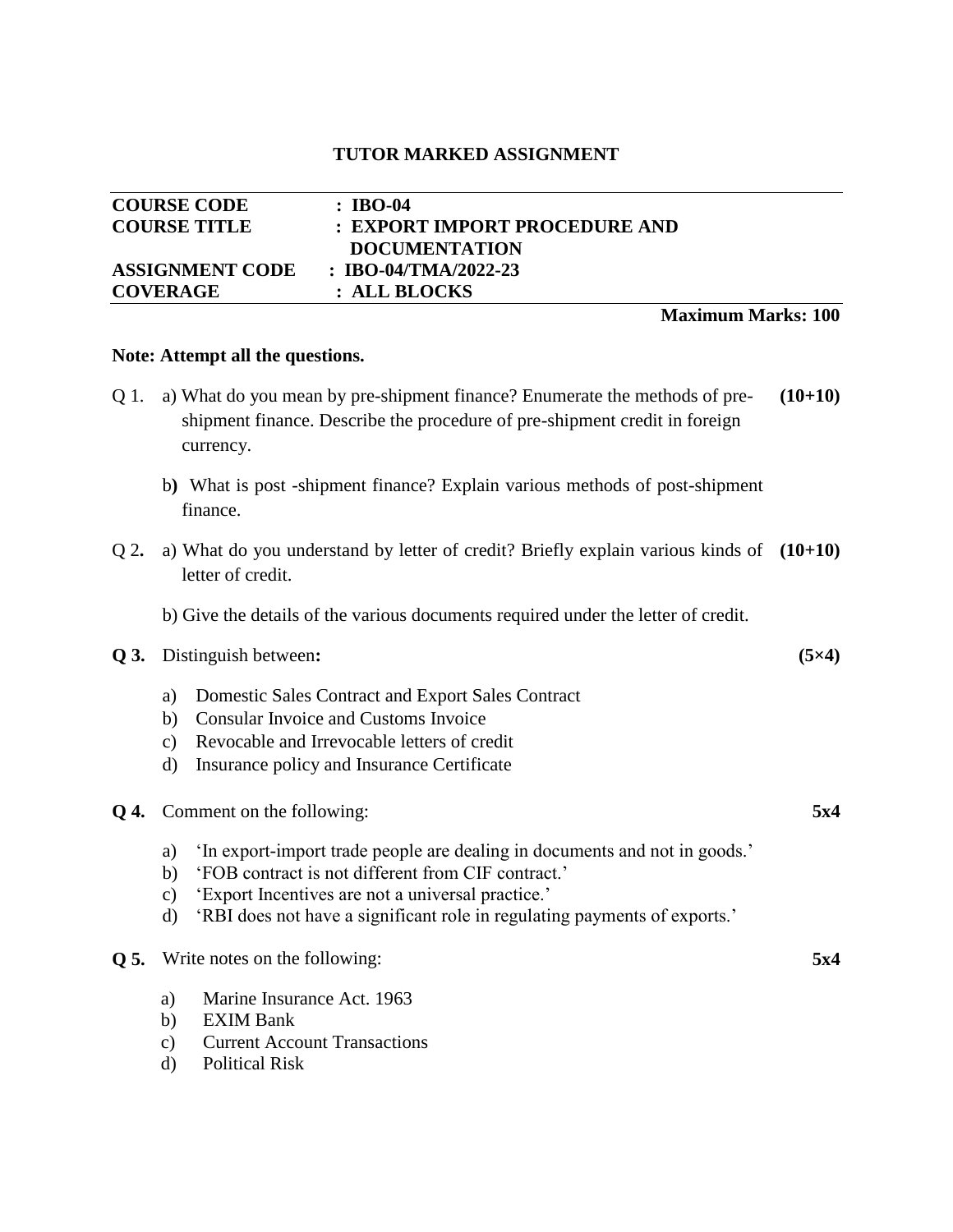## **COURSE CODE : IBO-05 COURSE TITLE : International Marketing Logistics ASSIGNMENT CODE : 1BO-05/TMA/2022-23 COVERAGE : ALL BLOCKS**

## **Maximum Marks: 100**

### **Note: Attempt all the questions.**

- **Q. 1** a) What are the main activities involved in marketing logistics? Explain them briefly. **(10)**
	- b) Enumerate the limitations of conventional ships and discuss how containerisation has helped in overcoming these constraints. **(10)**
- **.2** a) Describe the importance of national shipping as provider of logistics support to the foreign trade of a country. **(10)**
	- b) What are the major aspects of strategic logistics planning? Explain these aspects and enumerate the factors that influence logistics planning **(10)**

## **Q.3** Briefly comment on the following:

- **a)** "Distribution, marketing and manufacturing cannot be viewed as separate activities within the business, particularly at the strategic level".
- **b)** "The world economic situation and the world trade are very closely related".
- **c)** "The most critical component in warehousing is People".
- **d)** "Indian shipping policy measures are aimed at the development of shipping fleet so as to attain self-reliance".

#### Q.4 Write short notes on following:

- **a)** Commercial shipping
- **b)** Tramp Trade
- **c)** Privatization of ports
- **d)** Deck Cargo Rates

### Q.5 Distinguish between the following:

- **a)** Air Transport and Multi-Modal Transport
- **b)** Shipowners' Lien and Maritime Lien
- **c)** Open Rates and Advalorem Rates
- **d)** Commercial Crime Services and Commercial Crime Bureau

## **(4×5)**

**(4×5)**

**(4×5)**